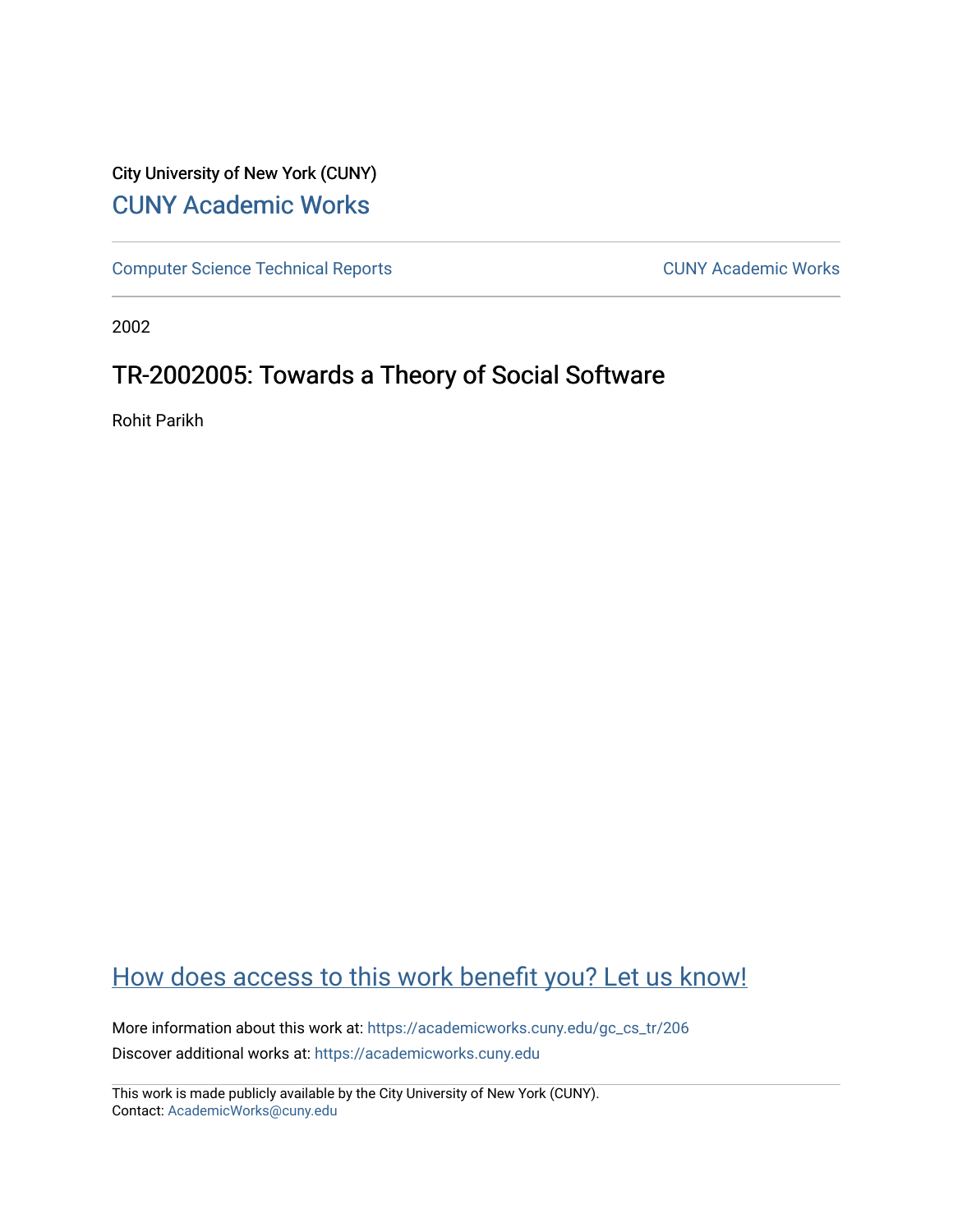### Towards a Theory of Social Software

Preliminary version - not for circulation To be presented at Deon'02

Rohit Parikh City University of New York Departments of Computer Science, Mathematics and Philosophy CUNY Graduate Center 365 Fifth Avenue New York, NY 10016<sup>1</sup>

Is it possible to create a theory of how social procedures work with a view to understanding them and designing better ones? I want to start with an illustrative example of a common difficulty.

**The two horsemen:** Suppose we want to find out which of two horses is faster. This is easy, we race them against each other. The horse which reaches the goal first is the faster horse. And surely this method should also tell us which horse is *slower*, it is the other one. However, there is a complication which will be instructive.

Two horsemen are on a forest path chatting about something. A passerby M, the mischief maker, comes along and having plenty of time and a desire for amusement, suggests that they race against each other to a tree a short distance away and he will give a prize of \$100. However, there is an interesting twist. He will give the \$100 to the owner of the slower horse. Let us call the two horsemen Bill and Joe. Joe's horse can go at 35 miles per hour, whereas Bill's horse can only go 30 miles per hour. Since Bill has the slower horse, he should get the \$100.

The two horsemen start, but soon realize that there is a problem. Each one is trying to go slower than the other and it is obvious that the race is not going to finish. There is a broad smile on the canny passerby's face as he sees that he is having some amusement at no cost. Figure I, below, explains the difficulty. Here Bill is the row player and Joe is the column player. Each horseman can make his horse go at any speed upto its maximum. But he has no reason to use the maximum. And in figure I, the left columns are dominant (yield a better payoff) for Joe and the top rows are dominant for Bill. Thus they end up in the top left hand corner, with both horses going at 0 miles per hour.

<sup>&</sup>lt;sup>1</sup>email: ripbc@cunyvm.cuny.edu Short ascii messages only; no attachments can be read by this account. The author is also affiliated with the Department of Computer Science, Brooklyn College of CUNY. Research supported by grants from NSF and the PSC-CUNY FRAP program.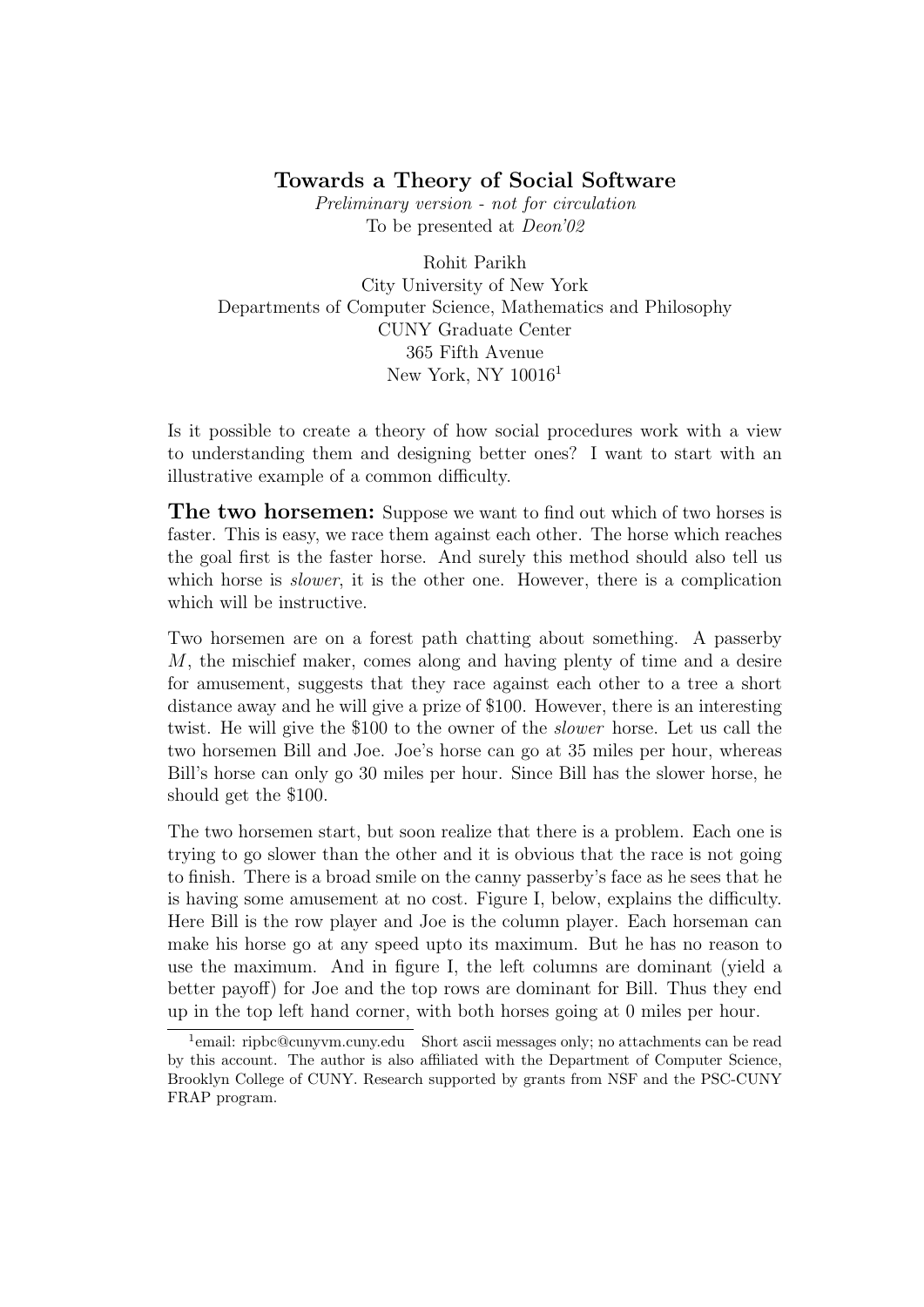|                | 0      | 10     | 20     | 30     | 35     |
|----------------|--------|--------|--------|--------|--------|
| $\overline{0}$ | 0, 0   | 100, 0 | 100, 0 | 100, 0 | 100, 0 |
| 10             | 0, 100 | 0, 0   | 100, 0 | 100, 0 | 100, 0 |
| 20             | 0, 100 | 0, 100 | 0, 0   | 100, 0 | 100, 0 |
| 30             | 0, 100 | 0, 100 | 0, 100 | 0, 0   | 100, 0 |

Figure I

However, along comes another passerby, let us call her S, the problem solver, and the situation is explained to her. She turns out to have a clever solution. She advises the two men to switch horses. Now each man has an incentive to go fast, because by making his competitor's horse go faster, he is helping his own horse to win! Figure II shows how the dominant strategies have changed. Now Joe (playing row) is better off to the bottom, and Bill playing column is better off to the right – they are both urging the horse they are riding (their opponents' horse) as fast as the horse can go. Thus they end up in the bottom right corner of figure II. Joe's horse, ridden by Bill comes first and Bill gets the \$100 as he should.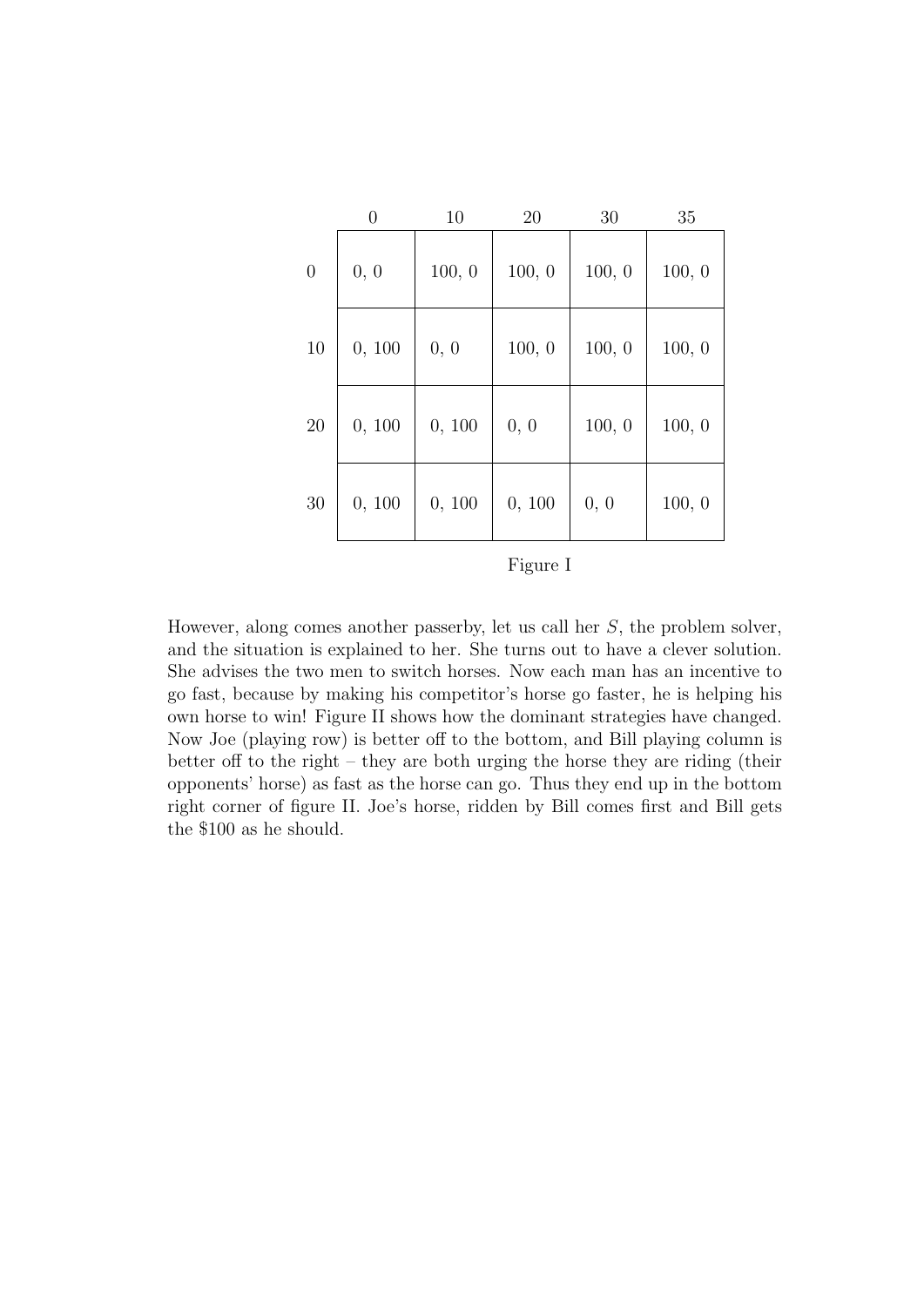|          | $\overline{0}$ | 10     | 20     | 30     | 35     |
|----------|----------------|--------|--------|--------|--------|
| $\theta$ | 0, 0           | 0, 100 | 0, 100 | 0, 100 | 0, 100 |
| 10       | 100, 0         | 0, 0   | 0, 100 | 0, 100 | 0, 100 |
| 20       | 100, 0         | 100, 0 | 0, 0   | 0, 100 | 0, 100 |
| 30       | 100, 0         | 100, 0 | 100, 0 | 0, 0   | 0, 100 |

Figure II

Of course, if the first passerby had really only wanted to reward the slower horse (or its owner) he could have done this without the horses being switched and for a little extra money. He could have kept quiet about the \$100 and offered a prize of \$10 to the owner of the faster horse. Then when the race was over, he would hand over the \$10 to Joe and \$100 to Bill. Here the effect would be achieved by hiding from the two horsemen what their best strategy was, and fooling them into thinking that some other action was in fact better.

While the problem of finding the faster horse, and that of finding the slower, are equivalent algorithmically, they are not equivalent game theoretically when the men ride their own horses. The equivalence is restored when the two men switch horses.

The Recommendation Letter: For a practical analogue of the two horses example, consider the issue of grades and letters of recommendation. Suppose that Prof. Meyer is writing a letter of recommendation for his student Maria and Prof. Shankar is writing one for his student Peter. Both believe that their respective students are good, but only good. Not very good, not excellent, just good. Both also know that only one student can get the job or scholarship. Under this circumstance, it is clear that both of the advisers are best off writing letters saying that their respective student is excellent. This is strategic behaviour in a domain familiar to all of us. Sometimes employers will try to counter this by appealing to third parties for an evaluation, but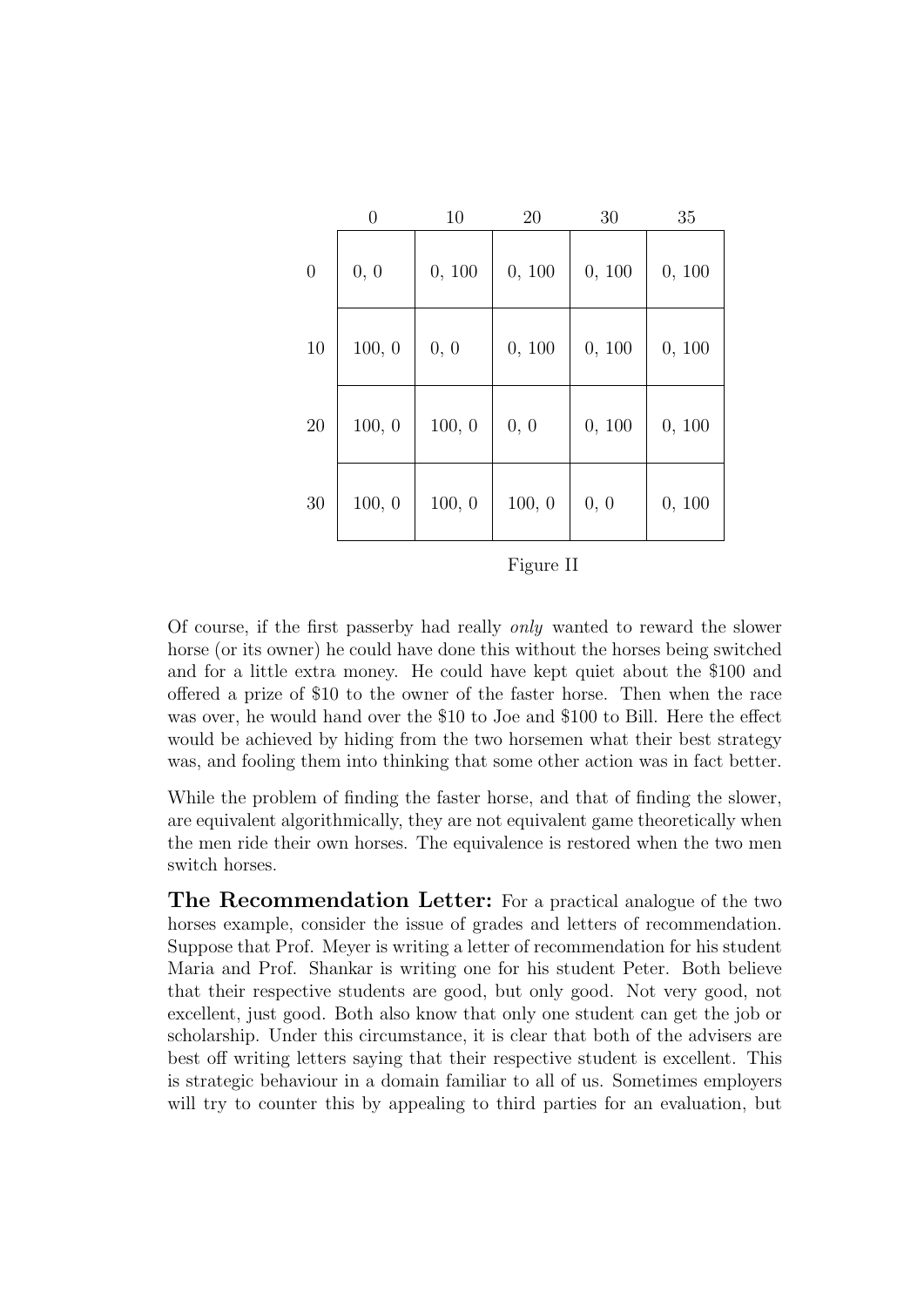the close knowledge that the two advisers have of their advisees cannot be discovered very easily. And unfortunately, there is no obvious analogue to the strategem of exchanging horses.

|         |         | G                  | <b>VG</b>                        | E           |
|---------|---------|--------------------|----------------------------------|-------------|
| Meyer's | $G_{-}$ |                    | NJ, NJ NJ, J NJ, J               |             |
| choices | VG      |                    | $J, NJ \vert NJ, NJ \vert NJ, J$ |             |
|         | Е       | $J, NJ \mid J, NJ$ |                                  | $NJ$ , $NJ$ |

Shankar's choices

| 911 r |  |
|-------|--|
|       |  |

In Figure III above, J represents job and NJ represents no job for the student. Then Meyer's lower strategies dominate his upper ones. And for Shankar, his rightward strategies dominate the strategies to the left. Hence, with each playing his dominant strategies, they end up in the lower right hand corner with neither student getting the job.

Admission Decisions: A similar difficulty arises with the selection of students for admission to college. Suppose that prestigious university PU wants to choose between two students A, B who have gone to different schools. Not wanting to rely entirely or primarily on scores obtained on some multiple choice test, they put a heavier emphasis on grades. But now consider the teachers  $T_a, T_b$  of the students A, B.  $T_a$  naturally wants her student A to get in and she can help by giving him a higher score than he deserves. Whatever pangs of conscience she might feel at this will be assuaged by the thought that probably teacher  $T_b$  is already giving a higher score to  $B$  than he deserves, and it would not be fair to A to give him a more realistic score, it would only penalize him. Teacher  $T_b$  will have similar thoughts and thus both students will get higher scores than they deserve.

Is there a solution? Surely university  $PU$  could create a database of scores obtained by students at various schools and the eventual performance of these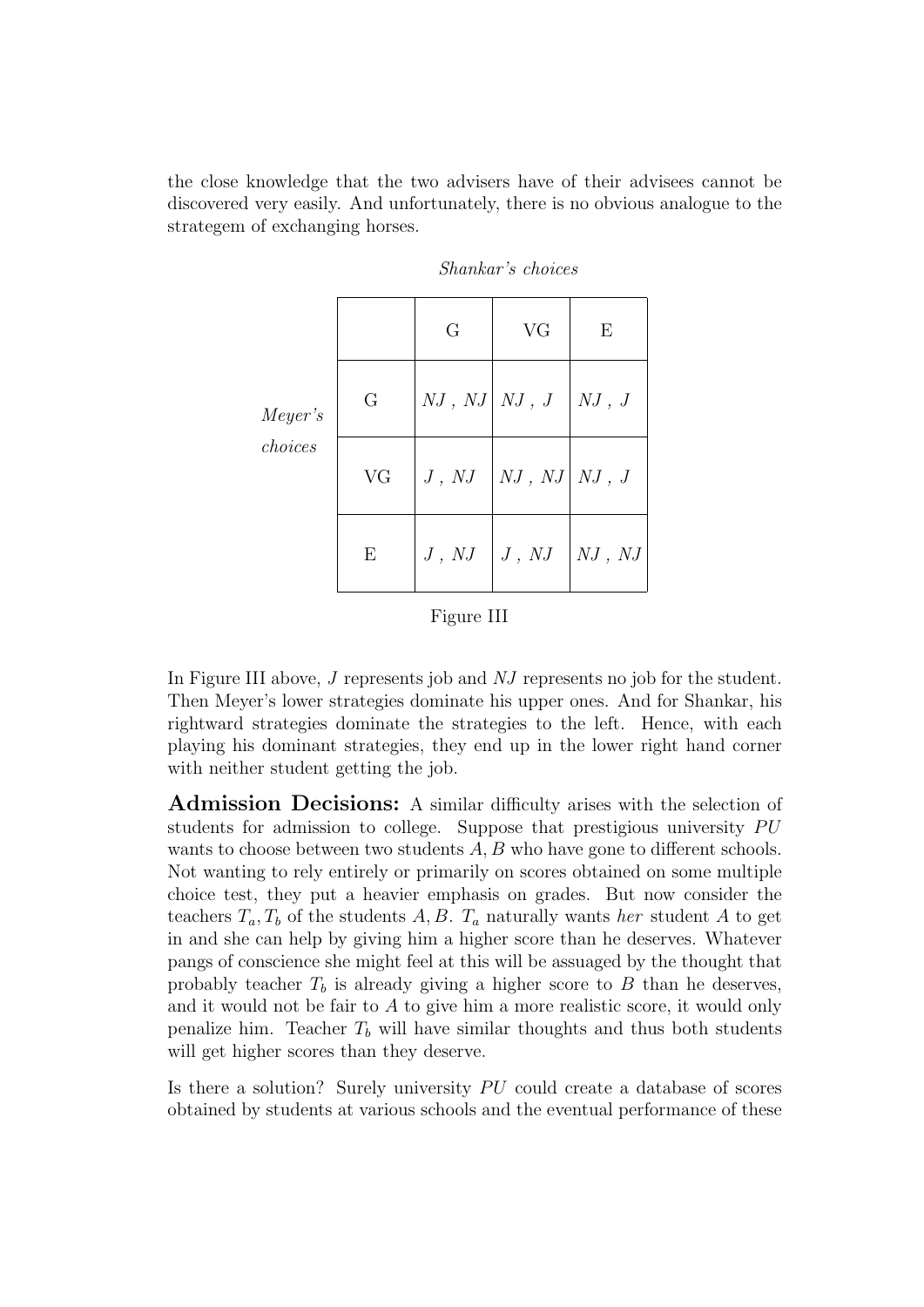students. Schools which habitually give out high score could be downrated, thereby restoring some measure of objectivity.

**The Election:** For yet another situation which is related consider the case of an election with three candidates  $A, B, C$  and three voters  $a, b, c$ . The election will consist of two phases. In the first phase, A will be matched against  $B$ . After that, the winner of the first election will run against  $C$ .

The three voters  $a, b, c$  have preferences, respectively:  $A > B > C$  for a,  $B > C > A$  for b and  $C > A > B$  for c. Since two out of three voters prefer A to B, A will win over B. After that, A will run against C and since both b and c prefer C to A, C will be elected. This is not an outcome that a is likely to be happy with. However, suppose that a pretends that his preferences are actually  $B > A > C$  and votes for B against A in the first round. In that case B will win the first election and go on to win against C as well.

Thus by pretending that his preferences are different from what they are, voter a ensures a better outcome for himself.

The Gibbard Satterthwaite theorem says that such situations, where voters benefit by voting differently from their actual preferences, are endemic to all electoral systems. Indeed, in the last presidential election in the US, people whose first preference was Nader would have done better to vote for Gore instead. As it is, by voting for Nader, they ensured the election of Bush who was (for most Nader voters) a lower preference than Gore.

———

As we saw, there are many reasons why social procedures do not always succeed or when they do, are cumbersome and give rise to unintended ill effects. This fact may seem to be part of the domain. People just aren't as tidy and well behaved as computers, they are willful and forgetful and selfish. Moreover, different people have different ideas of what is the best thing to do in any given situation so that conflicts can arise even between well meaning individuals.

I want to argue that even though all the difficulties mentioned are real and no doubt we shall never have social procedures which work ideally, we can nonetheless have a theory of social procedures which is analogous to the formal theories for computer algorithms which exist in computer science. I am referring here to a whole group of theories, some of which have come into existence during the early seventies and some are newer.

These are

a) the theories of program correctness which seek to prove that computer pro-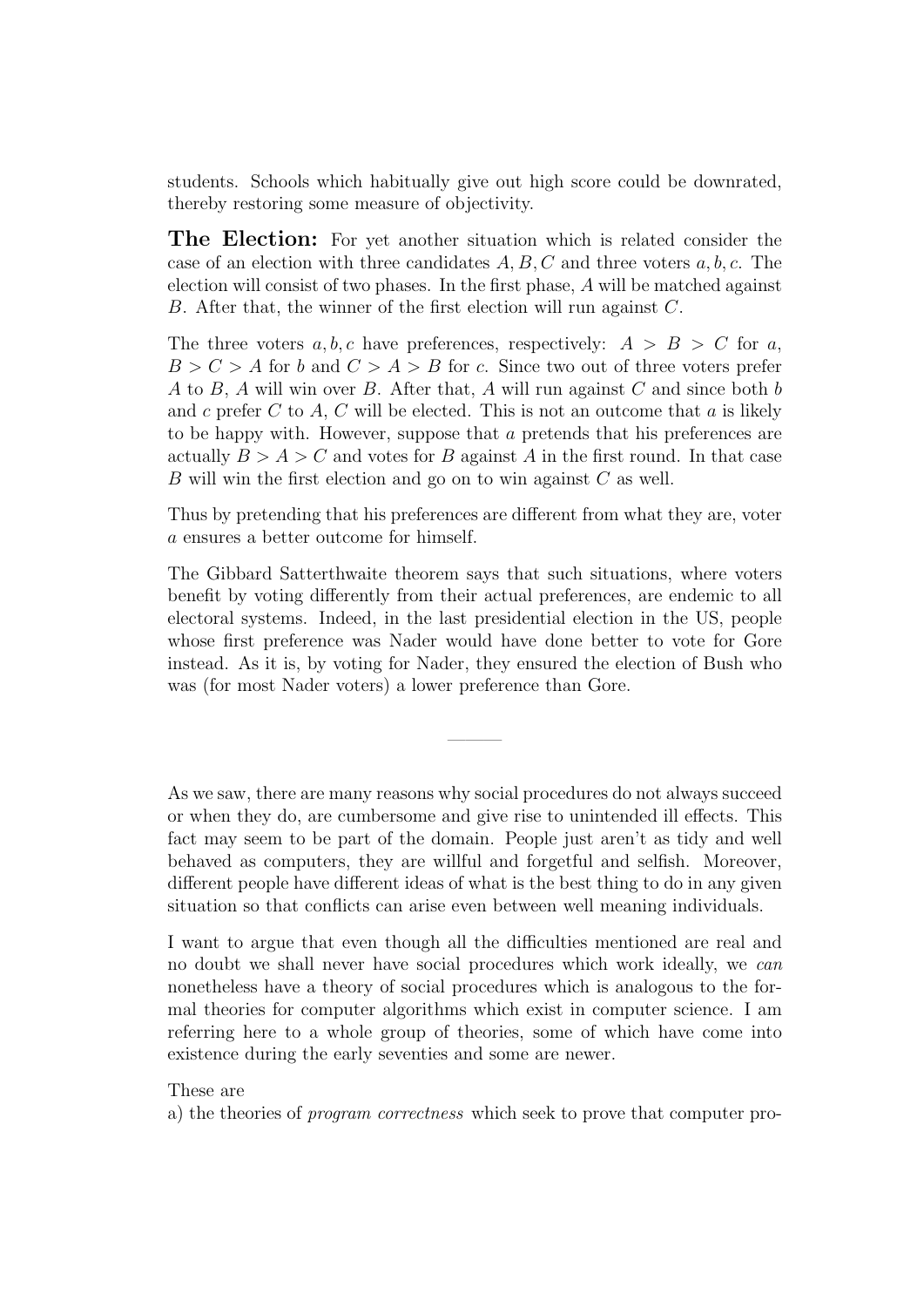grams achieve the purpose (called the specification) which they are intended to achieve.

b) the analysis of programs which seeks to analyse the efficiency of programs in terms of resources utilized and the amount of time taken and

c) Concurrency theory, and Distributed computing which analyze the behaviour of several computing processes acting together and which must ensure that different processes sharing some resources do not frustrate each others' purposes and do share information so that when a process needs to act, it knows the facts that it needs to decide which action to take. We start with a discussion of one way functions which are common in Computer Science but are less used in real life.

**One way functions:** Suppose I give you the name of someone who is listed in the telephone book and ask for her phone number. Then you can find it easily by just looking up the name. Suppose, however that I give you someone's number and ask you for the name. You can also find that, but essentially only by looking through the entire directory. There is no easy procedure. So we have a function f from names to numbers which is easy to 'compute' and whose inverse  $q$  from numbers to names, while also computable, is cumbersome and time consuming. The telephone directory is a one-way function. A commonly used one way function in cryptography multiplies two large primes p, q into a composite number  $n = p \times q$ . Give p, q it is easy to compute n. However, even though  $p, q$  are uniquely defined by n, they are, as far as we know, extremely difficult to compute.

Now for our actual example:

At the American Philosophical Association (APA) meeting in New York (Dec 2000), we had an example of a one way function at work, in the wrong direction. The program booklet gave, for each talk and session the name of the room in which the talk or session was taking place. Thus for example many logic sessions were in Gramercy. The program booklet also gave a floor map for each of the four floors of the Hilton hotel where the conference was taking place. Thus given the program and the map, one could find out in theory where a given talk was. However, the maps constituted a one-way function in the wrong direction. What they had was the sort of information, 'what is the name of the room at the north east corner of the third floor?', and not 'What is the location of the room with a given name?' In other words, given a location, the maps gave you the name of the room at that location. The program itself, on the other hand, gave you the name of the room where a particular talk was taking place. Thus we had two functions, the booklet gave you a function  $f : events \longrightarrow room names$ . The maps gave you a function g:  $locations \longrightarrow room \ names. Clearly one could not compose them without first$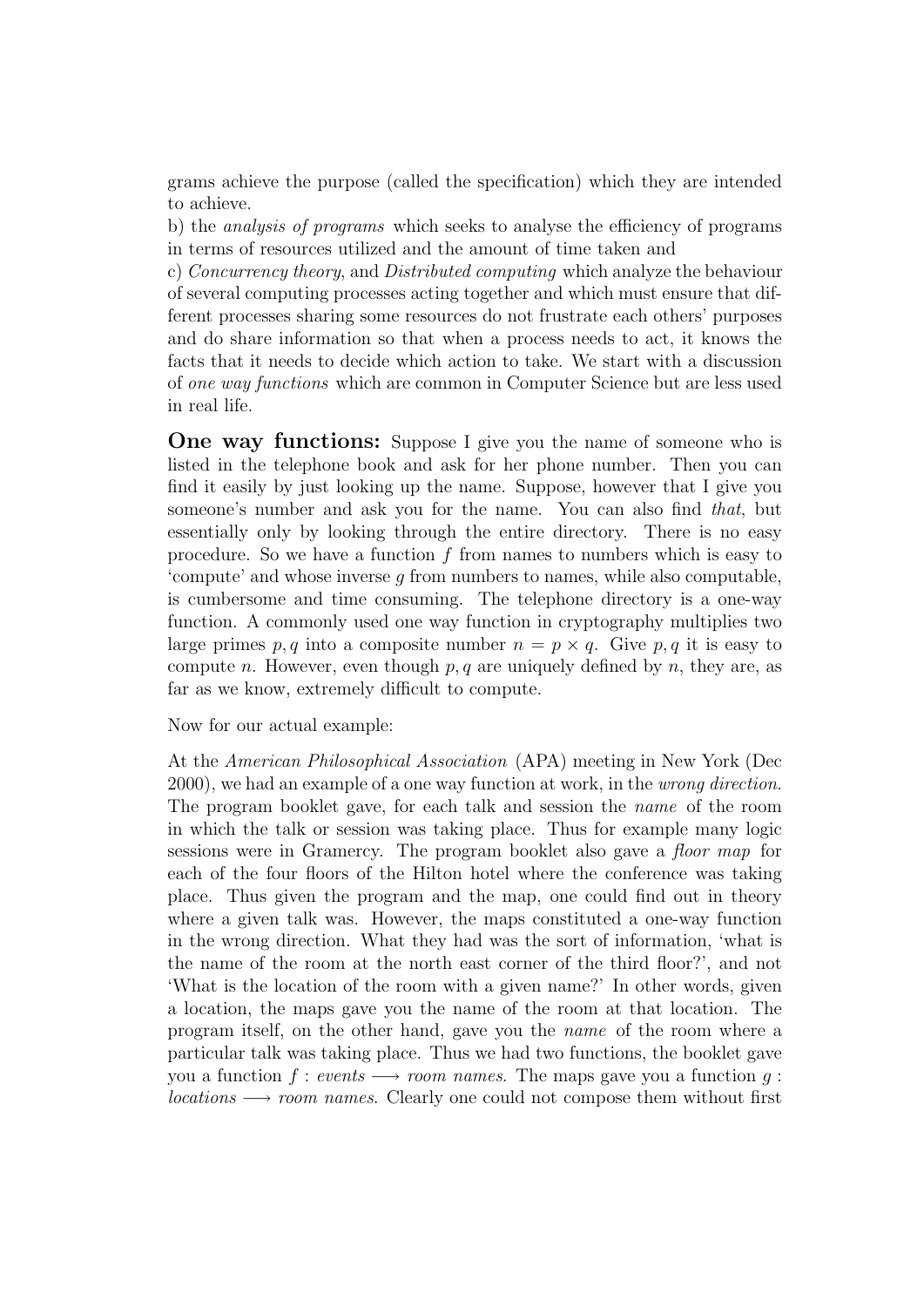inverting the function  $q$ . Hence there was no easy way to find the location from the name of the room. You could find the location using the maps, but only by looking through all the floor maps.

It would have been easy to construct the program booklet in such a way that one could use it to go directly to the room where a talk was being held, without going through four maps. Instead of saying only that the Logic session was in Gramercy suite, the booklet could have told you that it was in Gramercy, on the south side of the second floor. A great deal of time could have been saved for people running around, looking in vain for the room of their session and many of whom missed the first few minutes of the talk. What the APA booklet did was like giving you a phone book which allowed you to find names from numbers, when what you needed was one which gave you numbers from names.<sup>2</sup>

This example has some interest since there are no game theoretic issues here, no one wants someone else to go to the wrong room for some talk (I hope). It is merely an issue of algorithmic efficiency.

**Resource sharing:** The Sante Fe bar problem, first discussed by Brian Arthur (1994) (see also Greenwald, Mishra and Parikh 1998) goes as follows. There is a certain bar in Santa Fe where Irish music is offered on some nights. There are (say) a hundred people who would like to go, but the bar has room only for 60. People prefer to go if the bar is not crowded, but prefer not to go if it is. Now suppose that people have (the same) data on previous weeks, how many people went etc. And they want some theory which utilizes this data to tell them whether the bar will be crowded this week. There cannot be a correct theory because if there were, surely they ought to believe it, but then if the theory said that the bar would be crowded, they would all not go and the bar would not be crowded. If the theory said that the bar would not be crowded, they would all go and the bar would be crowded. This is reminiscent of the Russell set R which has the property that  $R \in R$  iff  $R \notin R$ .

Greenwald et al discuss several kinds of equilibria and learning bahaviours which can arise when prospective bar-goers try to balance their desire to go, with their information about the attendance in previous weeks, together with the knowledge that the bar could very well be crowded on just the day they choose to go. Ironically, the desire of the bar-goers to maximize their own pleasure conflicts with the most efficient use of the bar itself. One device suggested by Greenwald et al is a system of taxes imposed on the bar-goers,

<sup>2</sup>Some maps do indeed give you a key whose effect is to diminish the wrong way function problem. Thus a street map may be divided into squares and there may be a key which, given the street name, gives you the square in which the street lies. But these keys still tend to leave a lot of searching to be done.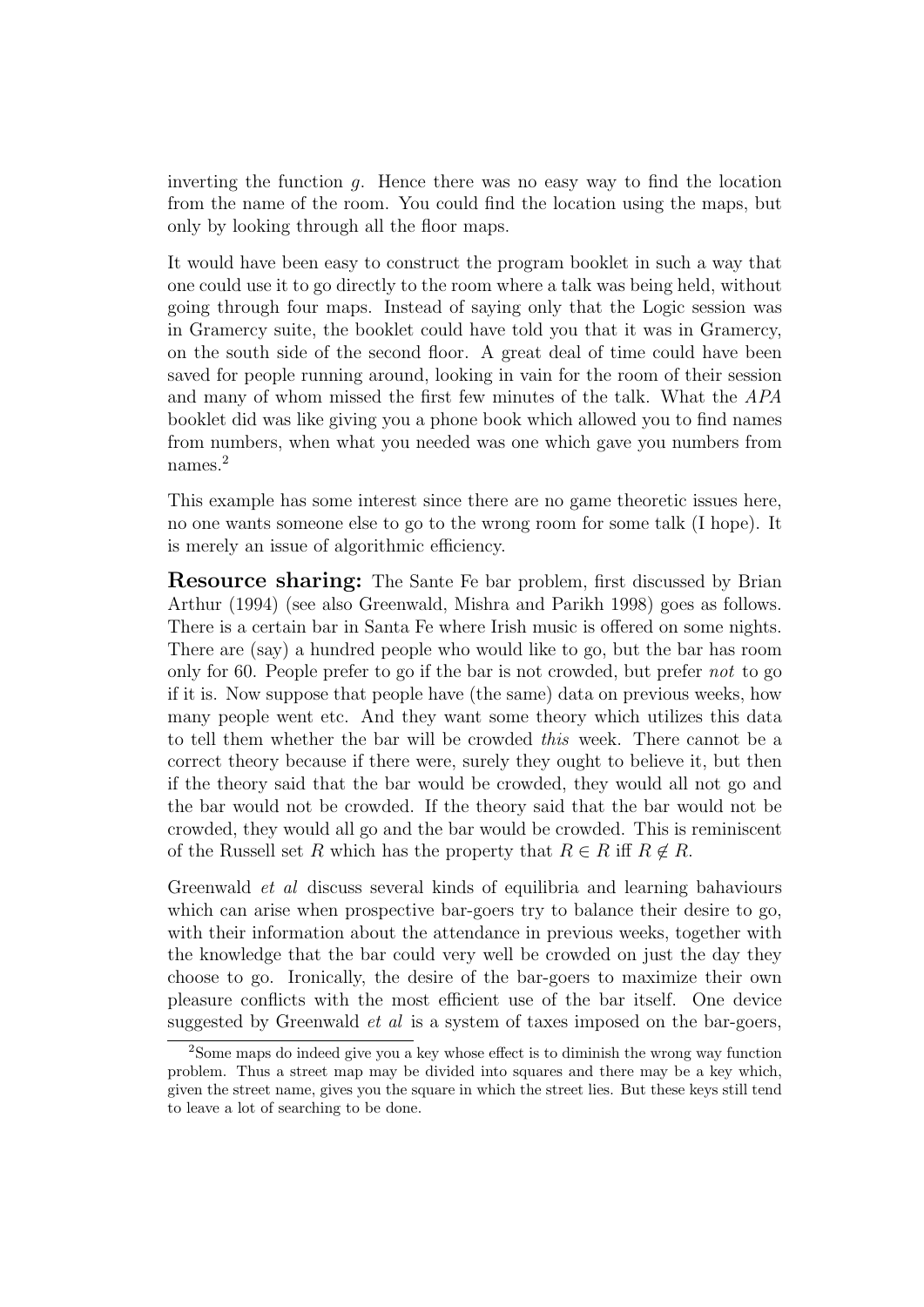the proceeds of which are shared among those who do not go. A simulation shows that such a system works against (destructive) individual selfishnes and maximizes total (social) satisfaction.

Vagueness and social algorithms: in the Philosophical Investigations, (paragraph 88) Wittgenstein asks:

If I tell someone "Stand roughly there" – may not this explanation work perfectly? And cannot every other one fail too?

But isn't it an inexact explanation?  $-$  Yes; why shouldn't we call it "inexact"? Only let us understand what "inexact" means. For it does not mean "unusable".

I would like to suggest that a degree of exactness is sufficient if it is adequate for the particular social algorithm.

Vague predicates suffer from the Sorites kind of difficulties, first mentioned by Eubulides. They do not have precise extensions, and cases where a predicate clearly applies, can shade gradually into cases where it clearly does not. Social algorithms have to provide for these difficulties too. As has been remarked by Berlin and Kay, there is substantial difference between the way in which two different individuals assign color terms to objects. A patch may be described as purple by one viewer and as blue by another. This could lead to difficulties.

For instance, the color green, which indicates  $Go$  in traffic signals can gradually shade into yellow, which means Slow, which can gradually shade into red, which means Stop. If traffic signals were allowed to be of various colors, then different observers might disagree on whether a particular signal was yellow or green. This could lead to accidents. To avoid this problem we use signals of three fixed colors only. The space of all colors which is connected and continuous, allows for Sorites type paradoxes. But we replace it by the space of only three colors, which is immune to such problems (Parikh 94, PPP 2001).

(Parikh 94) also gives an example of a situation where two people assign different extensions to the word 'blue' and yet when one of them describes a book as blue to the other one, this actually helps in that the searching time is reduced. In this example, Ann is helping Bob to find a particular book, say a topology book, from among a thousand. Ann describes the topology book as blue, but in fact Ann and Bob assign somewhat different extensions to the word 'blue'. It still turns out that Bob's searching time is considerably reduced by Ann's information.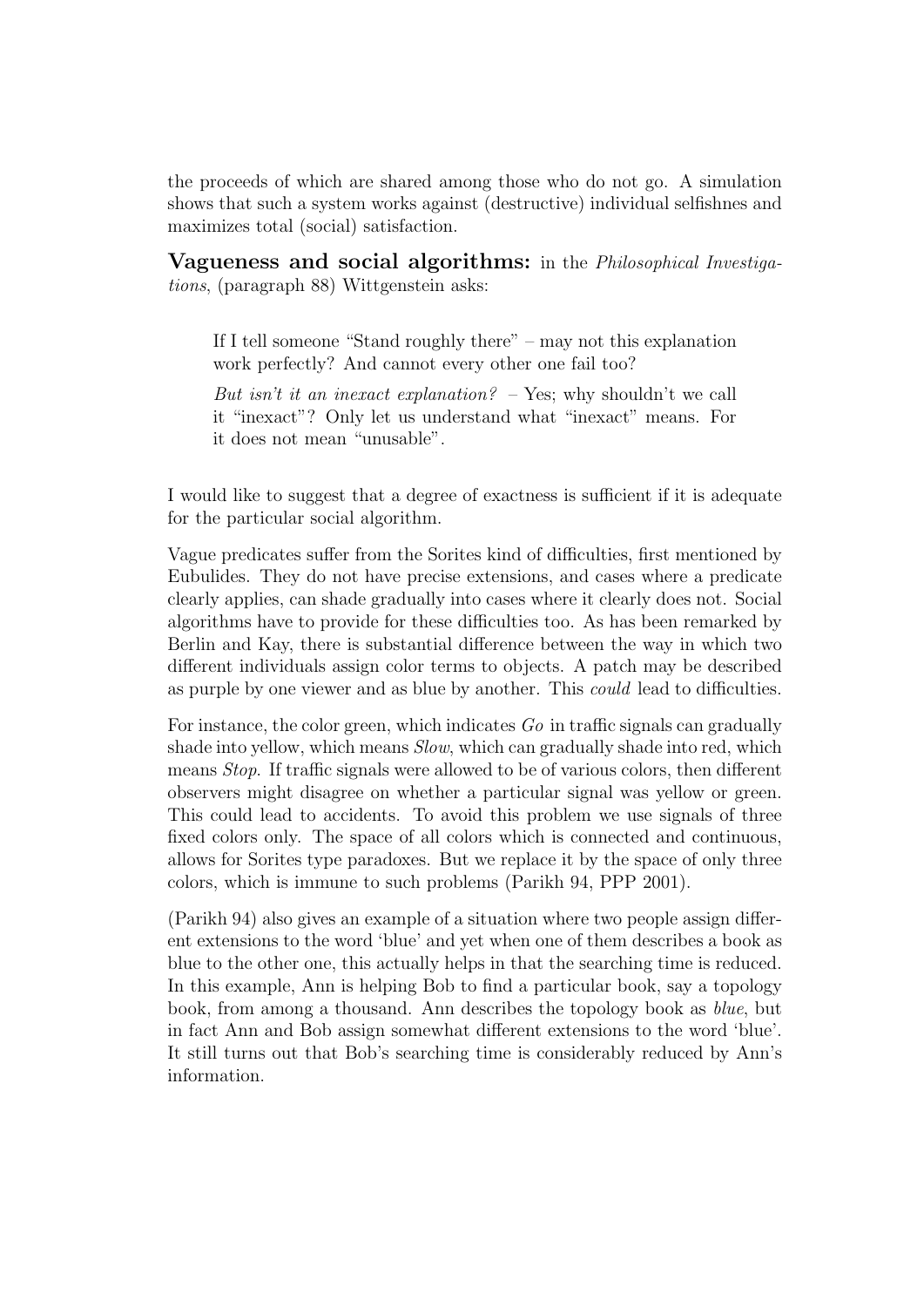

In the picture above, of the 1,000 books, there are 250 which Ann would classify as blue and 300 which Bob would classify as blue, with an overlap of 225 books which both would so classify, and 675 which neither would so classify. Without Ann's description, Bob must look through all books. With her description "It's blue", Bob would look first through the books that he thinks are blue and there is a 90% chance that Ann's book is among them. Thus his searching time is much reduced.

We now proceed to describe a particular formal theory for proving the correctness of (some) social algorithms.

———

Game logic and cake cutting: *Game Logic* is a sublogic of *Dynamic* Logic, i.e. has fewer validities, but enjoys wider semantics. We saw that Dynamic Logic is an extension of Hoare Logic and can be used to prove correctness of programs. Now a program can be thought of as a one person game without opponents. Game logic extends this to proper (at first two person) games.

The intuition is to think of a game as a predicate transform. Given a game G and a set of winning positions  $X$ , we can define a set Y of starting positions which are favourable to player I, i.e.  $Y$  is just the set of positions from which, playing the game  $G$ , player I can ensure reaching the set X regardless of player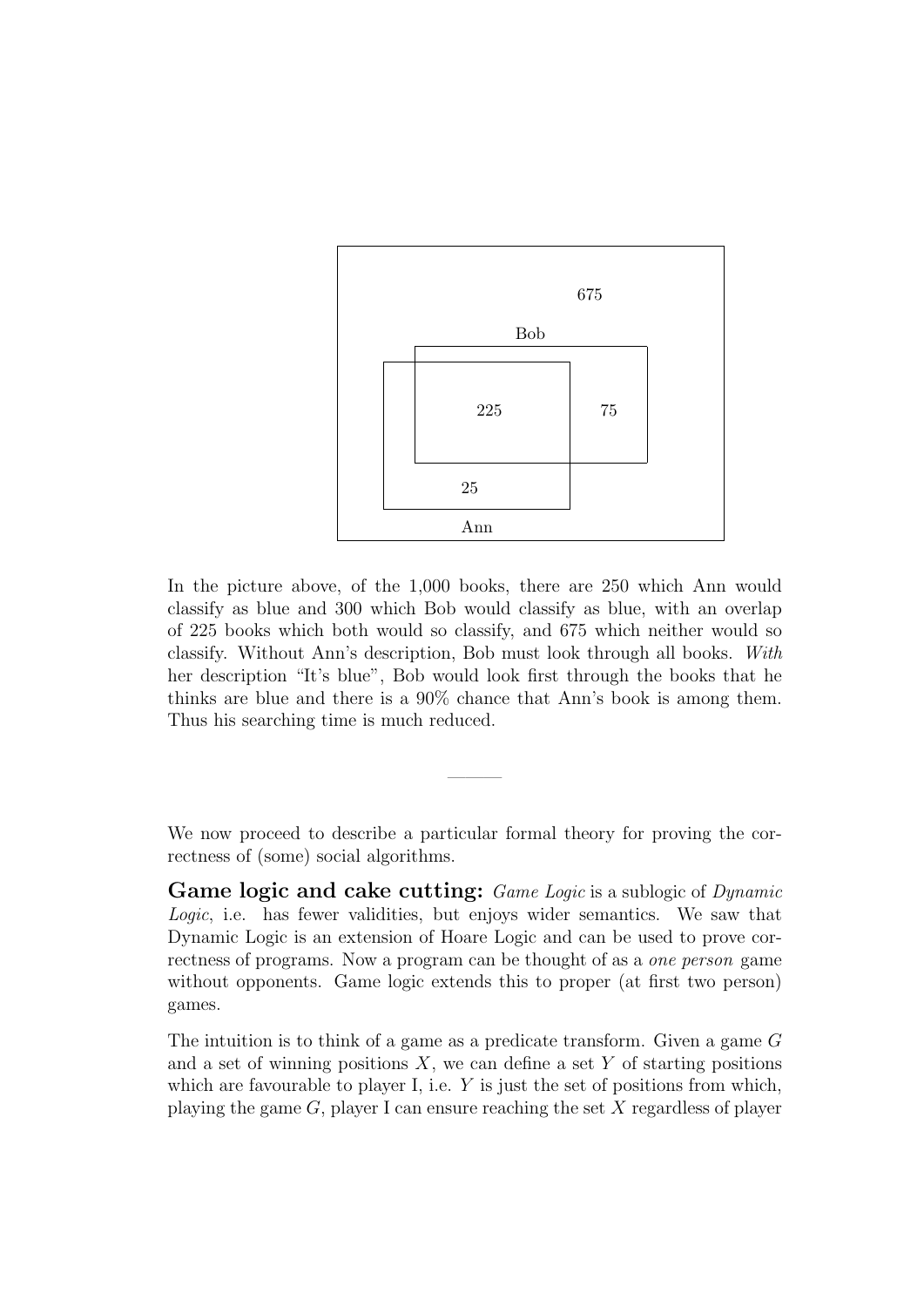II's actions. Then  $Y = G(X)$  as a function of X is monotonic in X. I.e. if  $X \subseteq X'$  then  $G(X) \subseteq G(X')$ . For obviously, if we make it easier for player I to win, we increase the set of positions from which she can start and go on to win. Game logic uses this mathematical fact to good purpose and studies complicated games. We compose games from simpler games, and also compose sets to form more complex sets. Moreover, each game, as we saw, forms a map from sets to sets. Formal details follow. For a full treatment see (Parikh 1983, 1985).

*Syntax:* Finite number of atomic formulas,  $P, P_1, Q$ ...etc.

Finite number of atomic games:  $g_1, ..., g_n$ 

Formulas: Each  $P_i$  is a formula If  $A, B$  are formulas, so are  $\neg A, A \lor B$ If A is a formula and  $\alpha$  is a game, then  $(\alpha)A$  is a formula.

Roughly,  $(\alpha)A$  means that player I has a winning strategy to play the game  $\alpha$ in such a way that A will be true when the game finishes.

*Games:* Each  $g_i$  is a game. If  $\alpha, \beta$  are games, then so are  $\alpha; \beta, \alpha \cup \beta, \langle \alpha^* \rangle$ , and  $\alpha^d$ If A is a formula, then  $\langle A \rangle$  is a game.

Here the complex games are seen as composed of simpler ones in an intuitive way. E.g. the game  $\alpha$ ;  $\beta$  is just the composite game which consists of playing first  $\alpha$  and then  $\beta$ .  $\langle \alpha^* \rangle$  is  $\alpha$  played finitely many times, with player I deciding when to stop. In the composite game  $\alpha \cup \beta$ , player I decides which of the two games  $\alpha$ ,  $\beta$  to play. Finally,  $\alpha^d$  is just  $\alpha$  with the two players interchanged.

**Semantics of Game Logic:** Given, a set W of states and for each  $P_i$  a subset  $\pi(P_i)$  of W. For each  $g_i$  a set  $\rho(g_i) \subseteq W \times \mathcal{P}(W)$ .  $\rho$  is monotonic so that if  $(s, X) \in \rho(g)$  and  $X \subseteq Y$  then  $(s, Y) \in \rho(g)$ . Let  $\rho(g)(X) = \{s | (s, X) \in$  $\rho(g)$ . Then  $\rho(g)$  is a function from  $\mathcal{P}(W)$  to itself.

Now let

 $\pi(A \vee B) = \pi(A) \cup \pi(B)$  $\pi(\neg A) = W - \pi(A)$  $\pi((\alpha)A) = \rho(\alpha)(\pi(A))$ 

We let  $\rho(\alpha;\beta)(X) = (\rho(\alpha)((\rho(\beta)(X)))$  $\rho(\alpha \cup \beta)(X) = \rho(\alpha)(X) \cup \rho(\beta)(X)$  $\rho(\langle \alpha^* \rangle)(X) = \mu Y(X \subseteq Y \wedge \rho(\alpha)(Y) \subseteq Y)$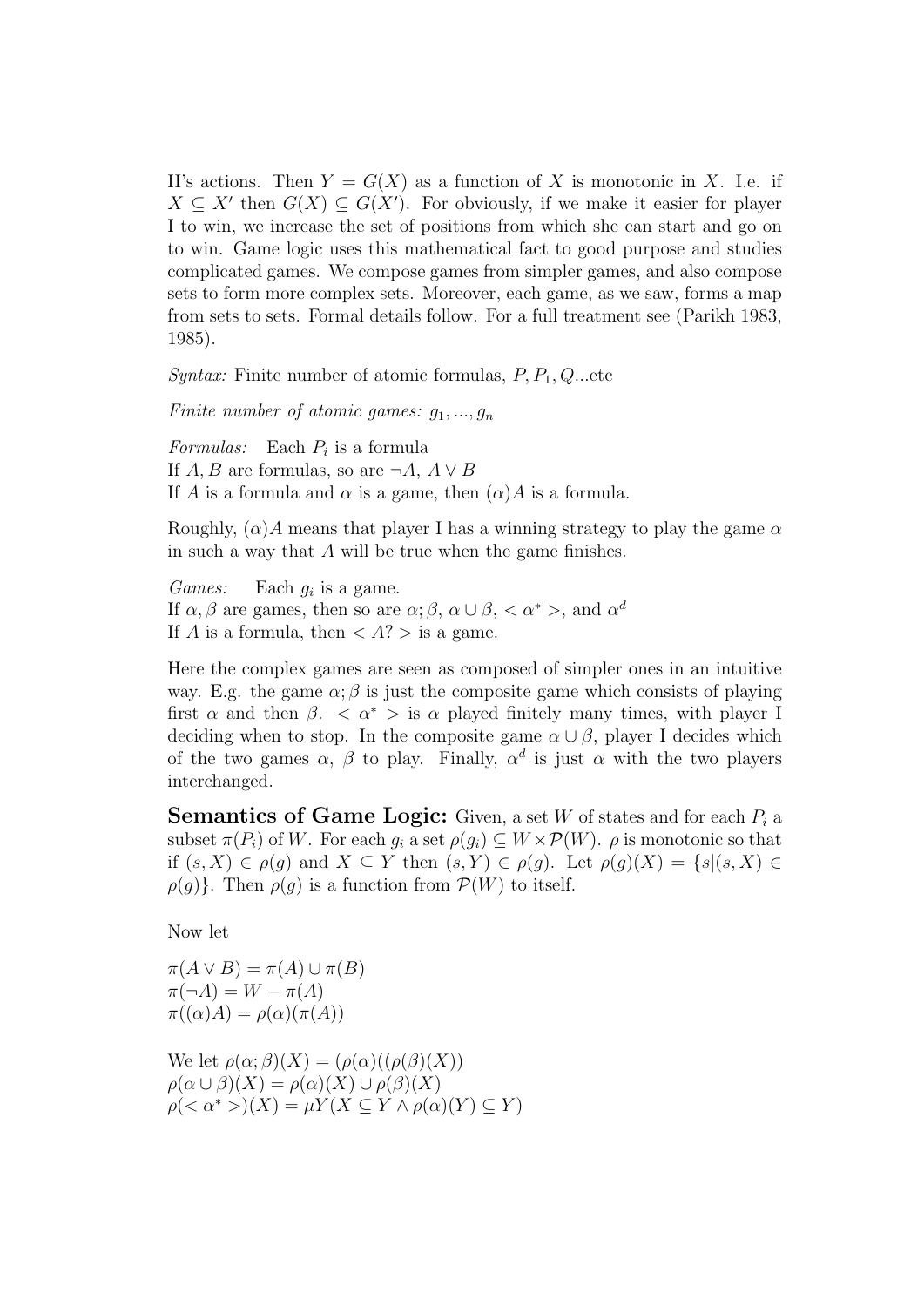(where the minimization is relative to set inclusion)  $\rho(<\alpha^d>)$ (X) = W –  $\rho(\alpha)(W-X)$  $\rho(\langle A? \rangle)(X) = \pi(A) \cap X$ 

A valid formula is one which is true at all points in all models, i.e. a formula A such that  $\pi(A)$  is always W.

### Complete axiomatization for the valid formulas of the dual free part of Game Logic:

- 1. All tautologies (or a complete subset of them)
- 2.  $(\alpha; \beta)A \leftrightarrow (\alpha)(\beta)A$
- 3.  $(\alpha \vee \beta)A \leftrightarrow (\alpha)A \vee (\beta)A$
- 4.  $(<\alpha*>A) \leftrightarrow (A \vee (\alpha) (<\alpha*>A))$
- 5.  $(*A*?>)B \leftrightarrow A \wedge B$

#### Rules:

- 1. Modus ponens: from  $A, A \rightarrow B$  derive B.
- 2. Monotonicity: from  $A \to B$  derive  $(\alpha)A \to (\alpha)B$
- 3. Bar induction: from  $(\alpha)A \to A$  derive  $( $\alpha^*$  >) $A \to A$$

This set of axioms and rules is complete. A sound and possibly complete axiom for the dual operator is

 $(\alpha^d)A \leftrightarrow \neg(\alpha)(\neg A)$ 

**Cake cutting:** In cake cutting the number of players goes up to  $n$ . The cake cutting algorithm due to Banach and Knaster goes as follows. If there are  $n$  players, then the first player cuts out a slice which she claims is her fair share. Then the other players examine it in turn. Anyone who thinks it is too big may reduce it and put something back in the main cake. After each one has examined the slice, the last person to have reduced it, takes it. If no one reduced it, then the person who cut the slice takes it. At this stage we have  $n-1$  players left and the procedure is repeated. The following questions arise:

What does it mean to say that the cake cutting algorithm is fair? How do we prove that it is fair?

The answer is that each player has a winning strategy to ensure  $\mu_i(P_i) \geq 1/n$ , where  $P_i$  is the piece received by player i, and  $\mu_i$  is player i's personal measure by which she evaluates the value of a piece. It is assumed that the value of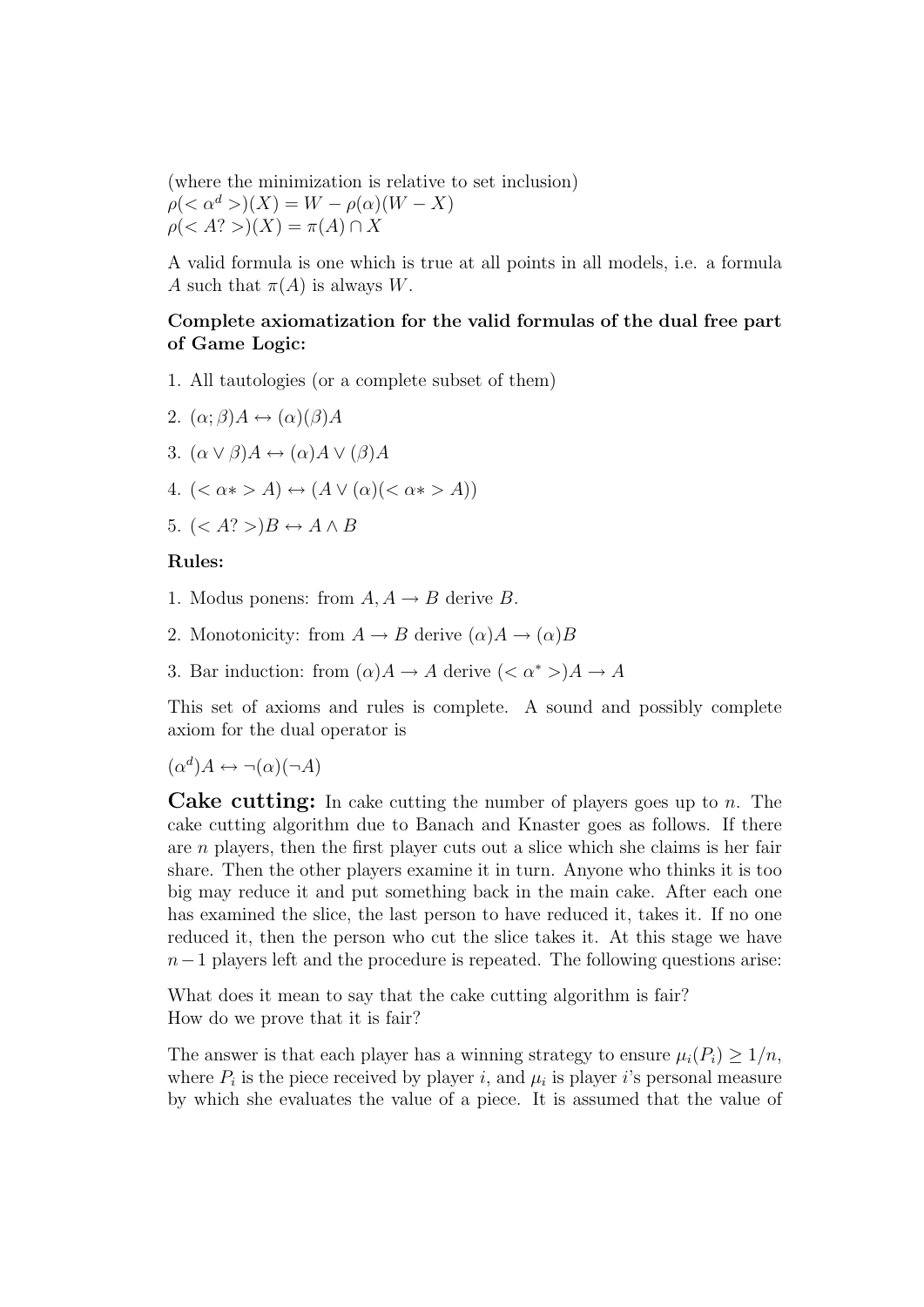the whole cake is 1. We skip the details of the proof of correctness, which will be found in (Parikh 1983, 1985). The proof makes use of stability properties analogous to that we saw in the while rule of Hoare.

To give just one example of the techniques used in the proof, let  $r$  be the move which reduces the slice, i.e. puts something back from the slice to the main part of the cake. This is an action which occurs repeatedly in the algorithm. And let  $F(m, k)$  be the proposition that the main part m of the cake is large enough for k people. Then  $F(m, k)$  is invariant under the action r. If  $F(m, k)$ is true before  $r$ , then it is still true after. Another property which holds is that if  $F(m, k+1)$  is true then it can be true that after the action c, of cutting a slice from the cake, the remaining main part is big enough for  $k$  people and the slice itself is big enough for one. Note the contrast, that the action r preserves  $F(m, k)$  regardless of how r is performed whereas the action c, of cutting the cake, may yield the desired outcome but need not.

The results on cake cutting and multi modal logic which we have referred to above have recently been extended by Marc Pauly who has formalized a logic for coalitions.

### References:

Arthur, W.B., "Inductive reasoning and bounded rationality", Complexity in Economic Theory, 84 1994, pp. 406-411.

Benoit, J.P., "Strategy proofness and when ties are permitted", research report, Economics Department, NYU (1999).

Benthem, Johan van, "Logic and procedure in legal reasoning", to appear.

Berlin, Brent, and Paul Kay, Basic color terms; their universality and evolution, University of California Press (1969)

Bicchieri, Cristina, Rationality and Coordination, Cambridge U. Press, 1984.

Brams S., Theory of Moves, Cambridge U. Press, 1994.

Brams, S., and A. Taylor, Fair division, Cambridge U. Press, 1996.

Brams, S., and P. Fishburn, "Voting procedures", in Handbook of Social Choice and Welfare, edited by Arrow et al, Elsevier, to appear.

Chopra, C., and R. Parikh, "An Inconsistency Tolerant Model for Belief Representation and Belief Revision", appeared in Proc. IJCAI 99. Full version to appear in Annals of Math and AI.

Chwe, M., Rational Ritual: Culture, Coordination and Common Knowledge,